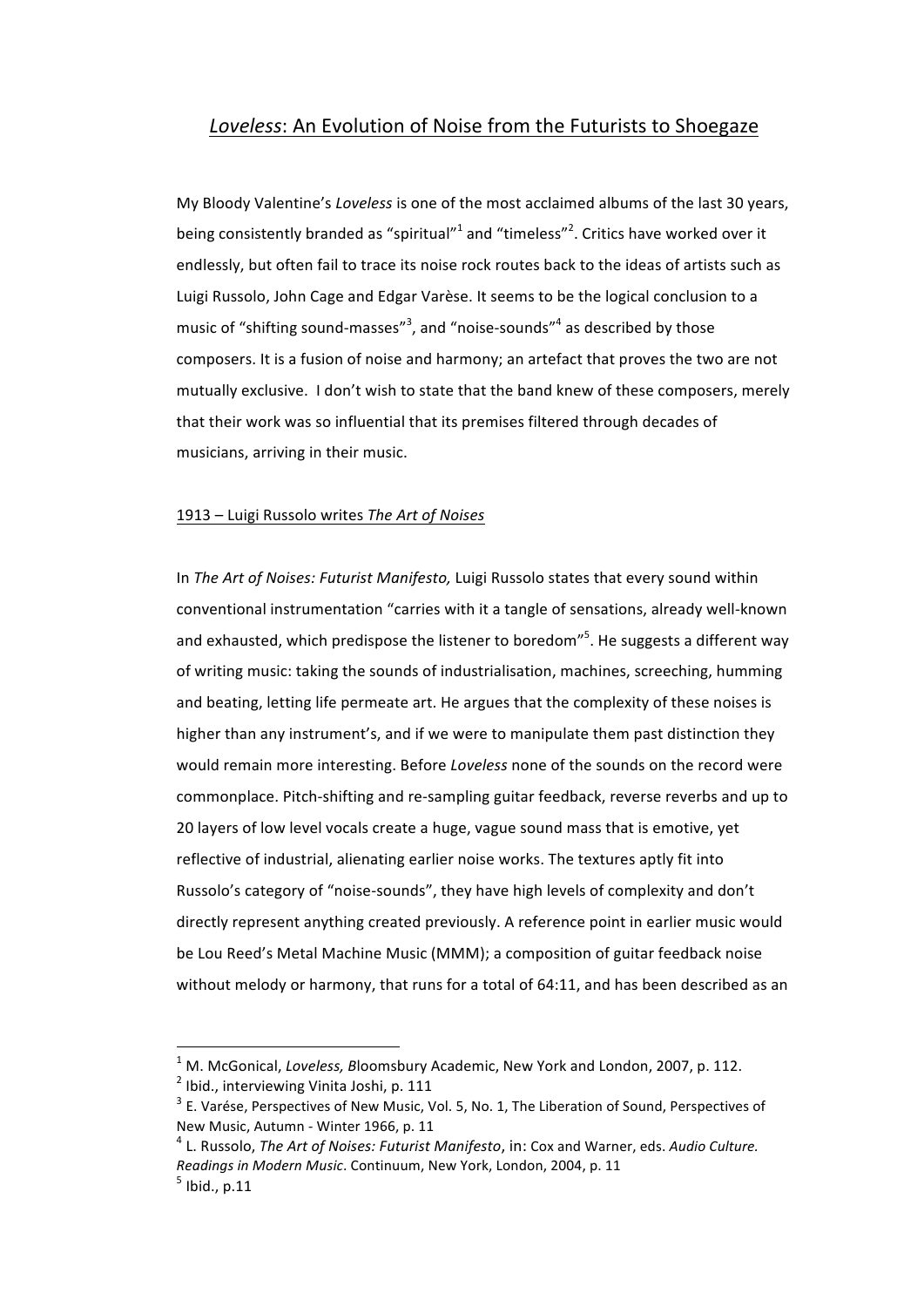"amorphous sound mass" $6$ . The albums don't initially appear similar, however on closer listening MMM can be seen to consist of long durations around which small sounds flicker, as can the noise of *Loveless*. There is another mode of listening that demands we look at noise music with the prospect of non-linearity, each album is far more interesting on a macro level than in terms of their overall form. *MMM* is formless, and Loveless is similar in that no songs have traditional verse  $-$  chorus structure. Listening in the moment is far more rewarding than trying to trace some memorable melody or harmony, particularly on the tracks *Loomer* and *Sometimes*. Both albums fit Russolo's definition of futurist instrumentation and composition, focusing on new sounds and complexity of texture through demanding vertical listening processes.

### 1931 – Edgar Varèse premiers "*Ionisation*". 1937 – Cage writes "The Future of Music"

The 1930's saw new wave of experimental composers, most notably Edgar Varèse and John Cage. Varèse emphasises the importance of "shifting sound masses"<sup>7</sup>, a concept similar to Russolo's. The spacing of these is important; sound colour Is what defines one mass from another. This assertion places timbre and dynamics at the heart of any composition. My Bloody Valentine work through colouring sound and playing at extreme volumes, it fits almost perfectly with Varèse's definition of a new music. This can be demonstrated by comparing aesthetic similarities between the sirens in Varèse's *Ionisation* and the detuned guitars that signal the start of *Loomer*.

In both Cage and Varèse's writings, an organisational approach to composition is emphasised, with a focus on rhythmic aspects. Cage states that a composer's "goal [will be] the rhythmic structure of a composition"<sup>8</sup> and that "the principle of form will be our only constant connection to the past"<sup>9</sup>. He suggests that through focusing on the rhythmic structure of the sounds themselves, the form of a piece will result. It is arguable that this a philosophy followed by Kevin Shields and a principle clearly visible in Loveless. In an interview with Mike McGonical, Shields talks about how subtly shifting pitch of the guitar through use of the tremolo arm creates a much 'larger' sound.<sup>10</sup> He

<sup>&</sup>lt;sup>6</sup>N. Spellman in: Goddard, Halligan, and Spelman, eds. *Resonances: Noise and Contemporary Music*, Bloomsbury, London, UK, 2013, p. 27

 $<sup>7</sup>$  E. Varése, op. cit., p. 11</sup>

 $8$  J. Cage, An Anthology, edited by Richard Kostelanetz, New York, 1968, p.2  $9$  ibid.

 $10$  McGonical, op. cit., p.35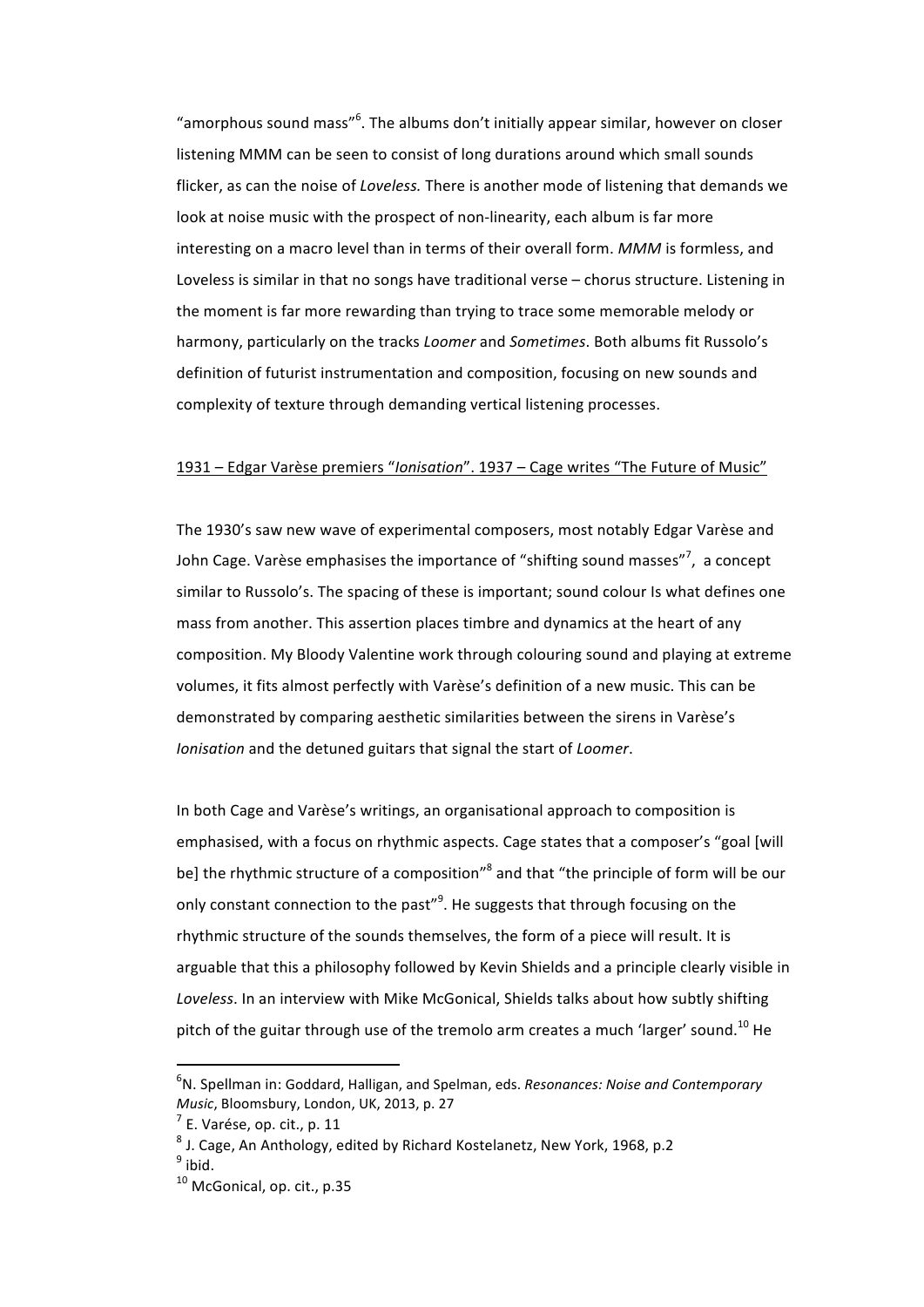states that this happens due to creating a high level of information in ever shifting micro-tonalities that aren't normally present in Western music $^{11}$ . It caused listeners to believe dozens of instruments were layered on top of one another, when in fact it was just one.

The crafting of huge sound through minimal technique is evident in Shields' mixing of the album, an example of internal rhythms leading to overall sound and form. Sounds are located within a virtual space that makes distinguishing their precise location in the mix intentionally difficult, however, many songs are in mono. Shields states that the illusion of depth comes from the specific mix of frequencies at play, making it a psychoacoustic issue rather than one of panning<sup>12</sup>. Ever shifting forms of noise, that remain texturally complex due to ever-varying frequency overlap in different audio tracks. Shields states that *Loveless* has "a relationship to pink noise"<sup>13</sup> with the frequency hump being, caused by the loudness of the guitar and the vocal layers. This is especially noticeable on the song *To Here Knows When*, where psychoacoustic effects cause illusions of stereo-imaging.

The ideas of Cage and Varèse are doubtlessly present in modern music, however, as the 'inventor' of electronic music Karlheinz Stockhausen states, they had a more direct influence on one of their contemporaries - "the beginnings of *musique concrète were stimulated by* Varèse and Cage"<sup>14</sup>.

### 1948 – Pierre Schaeffer coins the term "*musique concrète*".

The entire record sounds indistinct, the guitar at the forefront of nearly every track is barely recognisable as guitar sound. Brian Eno described My Bloody Valentine's Soon as "the vaguest piece of music ever to get into the charts"<sup>15</sup>, later stating that had it been written by Steve Reich, he would have been awarded by the classical establishment<sup>16</sup>.

 $\frac{11}{12}$  ibid.<br> $\frac{12}{12}$  ibid., pp.49 - 50

 $13$  ibid. p.49

<sup>&</sup>lt;sup>14</sup> K. Stockhausen, 'Electronic and Instrumental Music', 1958

In: Cox and Warner, eds. Audio Culture. Readings in Modern Music. Continuum, New York, London, 2004, p. 375

 $15$  B. Eno, from a Lecture given at MOMA in New York, 1990

 $16$  Wikipedia contributors, Loveless (album), Wikipedia, The Free Encyclopedia, accessed  $10^{\text{th}}$ May 2017 https://en.wikipedia.org/w/index.php?title=Loveless\_(album)&oldid=779734796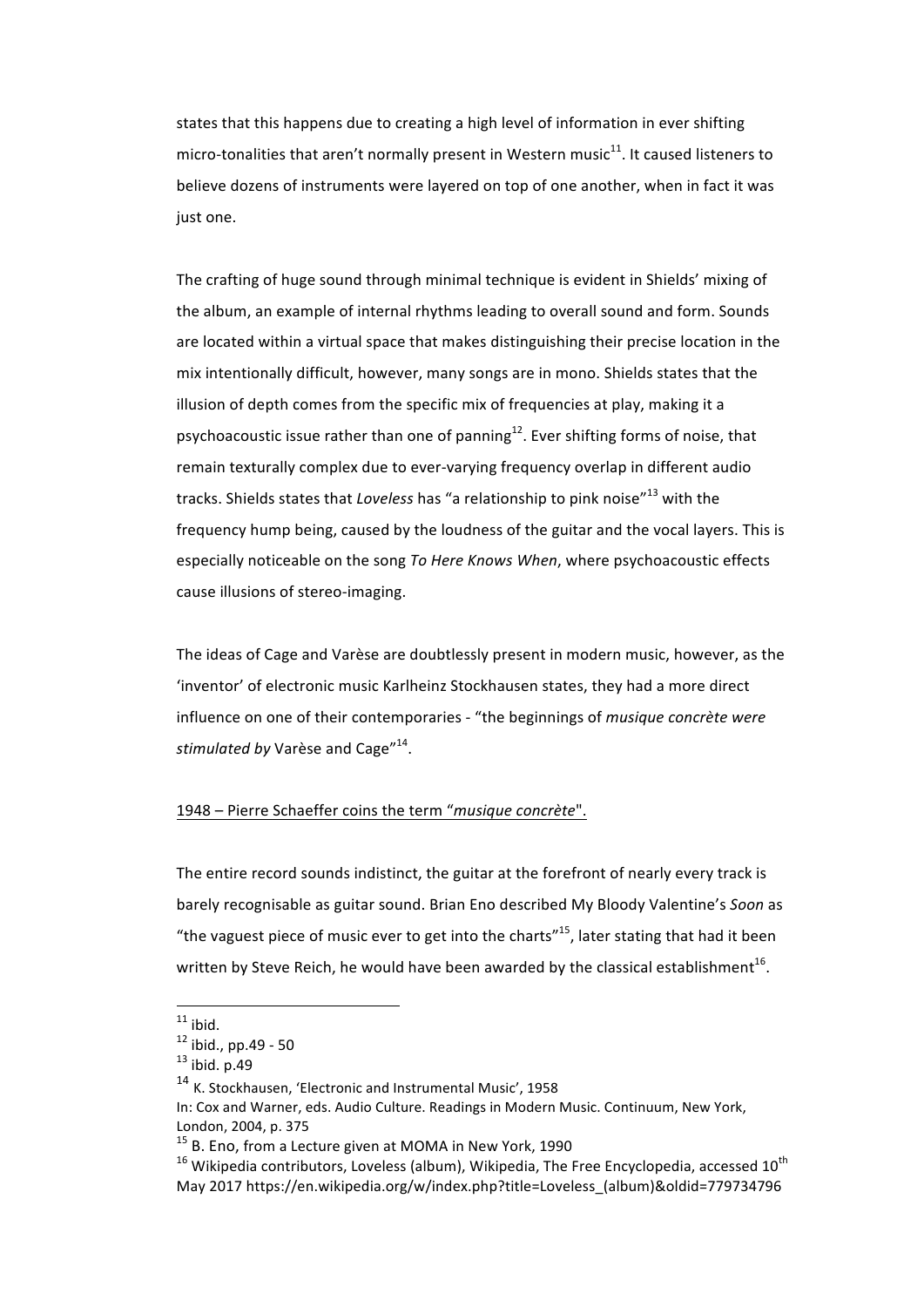However, more than Reich's work, the ambiguous sounds of *Loveless* recall the ideas of Pierre Schaeffer.

As an opening to his book *In Search of a Concrete Music*, Schaeffer details frustrations he met during the conception of musique concrète. These included sounds being "too explicit<sup> $n^{17}$ </sup> to be without connotations. In order to solve these problems Schaeffer employed various abstractions, including combining two sounds and simultaneously removing their attack. This is precisely the methodology used on the song *Sometimes*. The solo in the middle of the piece is not played on a synthesiser but formed of sampled, edited and pitch shifted vocals layered over an oboe. This is an extremely Schaefferian idea executed effectively, the sound source is abstracted past recognition and thus loses all connotations that would have come with a vocal.

The band's work with sampling closely resembles another of Schaeffer's experiments:

Instead of composing a series of studies I would do well, if I were logical, to record *only* "samples", each one taken from an initial noise... In the Erard Hall I find an amateur orchestra... a general A is unleashed, adorned with embellishments that I *record.<sup>18</sup>*

He later deconstructed the sample, using its elements to create a composition from that one note; resulting one of his most successful early works. *Loveless* contains a huge amount of sampling and resampling of guitar feedback. This is layered to create complex sounds that form foundations and accents throughout the album. *Loveless* represents one of the first popular albums where the sampler was used as "more than just a phrase machine $"^{19}$ . This is due to the sampling of organic material, and to the previously mentioned abstraction of their sound.

<sup>&</sup>lt;sup>17</sup> P. Schaeffer, *In Search of a Concrete Music*, translated by Christine North and John Dack, University of California Press, Berkley and Los Angeles California, London England, 2012, p.4  $^{18}$  ibid., p.15

 $19$  McGonical, op. cit., p.55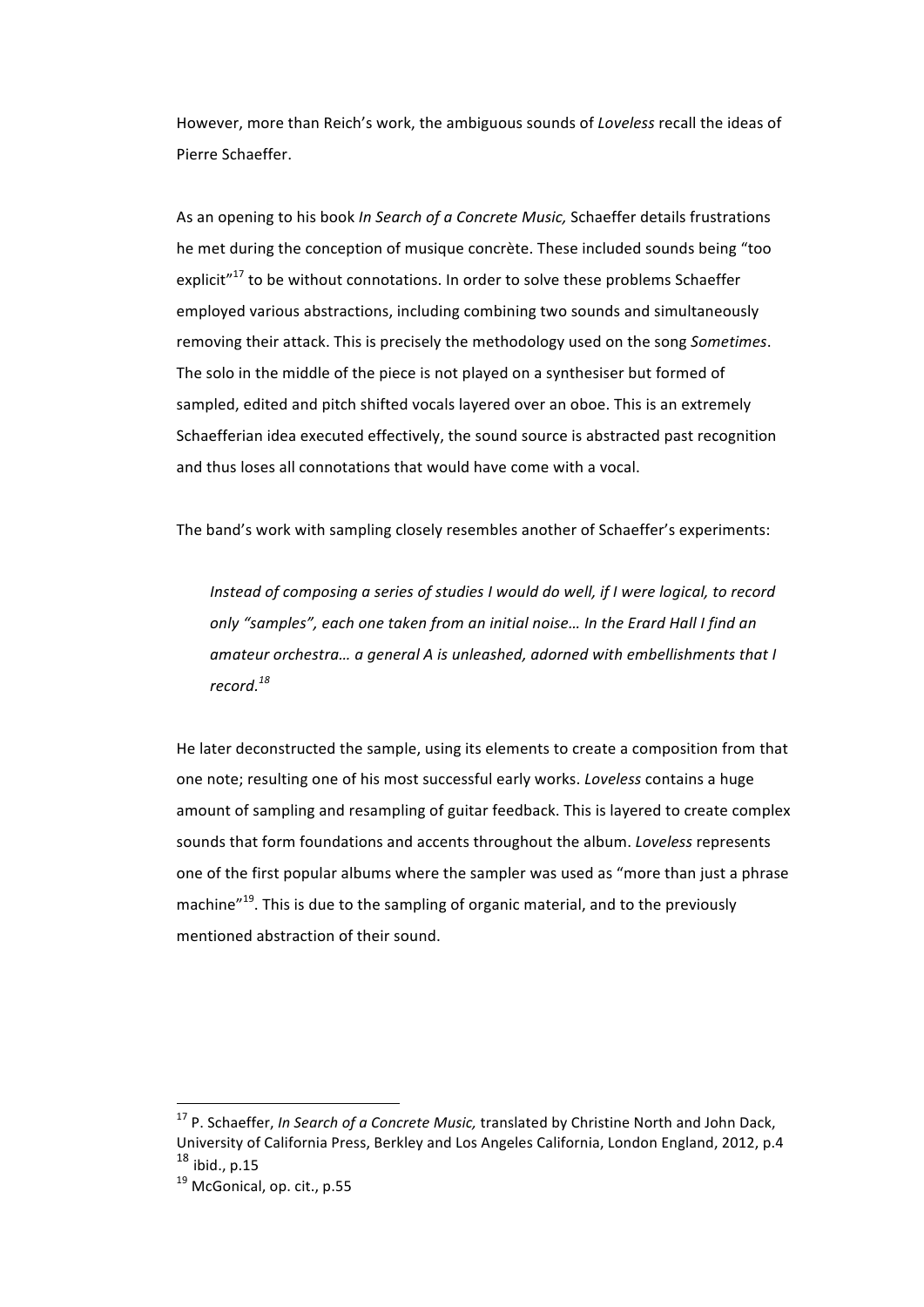### 1969 – Jimi Hendrix plays The Star Spangled Banner at Woodstock

The 1960's see the birth of noise as a revolutionary tool. Underpinning the agenda of creative anarchy in American counterculture, live performance starts to embrace the deconstructive nature of noise. Jimi Hendrix gave one of the decade's most poignant performances at Woodstock 1969, creating a powerful allegory from America's National Anthem. The performance still contains ideas of noise-sounds, but has much deeper societal consequence. It was a subversion of a white National Anthem, by a black man, in an era synonymous with extreme racism. Hendrix created a vision of American culture that was imploding, "screeching to an unbearable tension which must somehow burst"<sup>20</sup>. It is a work of art that protests against patriotism and the Vietnam war, making it highly socially relevant, almost as much so today. It set a standard for live noise performance, yet doesn't represent any of My Bloody Valentine's output, which appears apolitical. However, the elements of Hendrix's work that are to do with psychotropic drugs can be seen in contemporaries of his who's performances highly resemble those of My Bloody Valentine.

Pink Floyd's 1967 performance of *Astronomy Domine* at the BBC bears striking resemblance to descriptions of My Bloody Valentine's performances. Floyd are stated to have played at incredible volumes, with drones that go on for extended periods of time in order to imitate the effects of  $LSD<sup>21</sup>$ . In reference to the live shows following *Loveless* Kevin Shields recalls "it was a constant sameness in a way, like a modern version of the psychedelic thing... But rather than trying to imitate the effects of acid, we were more trying to induce it" $^{22}$ . McGonigal states that My Bloody Valentine play at volumes that "must be what it would be like if I were to stick my head inside of a jet engine"<sup>23</sup>, lasting around 20-30 minutes, which often caused audience members to leave, or feel physically sick. The premise being that as you acclimatise to the noise it induces an ethereal higher state, causing the remaining audience to hear a set of harmonic overtones. This sound is described as "heavy duty industrial barrage with bird calls atop

<sup>&</sup>lt;sup>20</sup> B. Hicks, Potash ed., *Jimi Hendrix: A Memorial (Northwest Passage, 29<sup>th</sup> September 1970),* in *The Jimi Hendrix Companion: Three Decades of Commentary*, Schirmer, New York, 2000, p.195

<sup>&</sup>lt;sup>21</sup> H. Keller, *Look of the Week*, BBC1, 1967

<sup>&</sup>lt;sup>22</sup> McGonical, op. cit., p.86

 $23$  ibid., p.4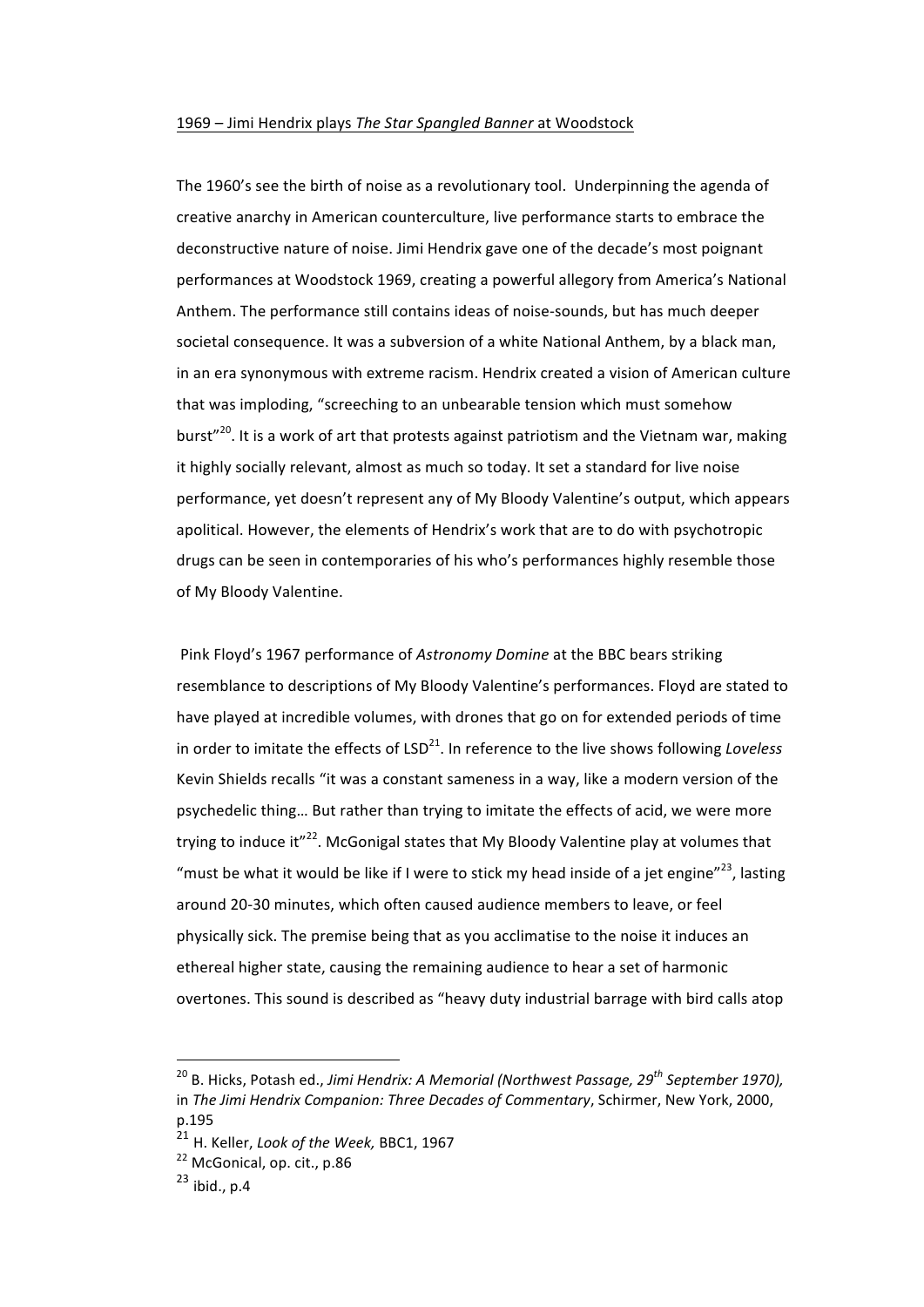it". Where Pink Floyd's performance expresses feelings of LSD, My Bloody Valentine's induces direct feelings normally associated with drug use.

### 1976 – Throbbing Gristle is formed.

Loveless lacks identity; from the performers to the artwork. This was one of the traits possessed by bands such as Throbbing Gristle in the years before My Bloody Valentine's conception, a trait that was present due to their stance against late-stage capitalism.

The anonymity of these bands allowed them to avoid commodification, unlike the resistance music of the 60's that idolised figureheads such as Hendrix, claiming to speak political truth. Csaba Toth states that "Noise has no such claims; it is a radical deconstruction of the status of artist, audience, and music." $^{24}$ . My Bloody Valentine don't move on stage except to play



Figure 1: Album art.

their instruments, they aren't to be found on any of their album art, on which the band name also barely appears. *Loveless'* cover consists of a hazy image of a Fender Jaguar, with the name of the band barely legible  $(fig. 1)$ . The band members shy away from any form of identity, leaving the music with no discernible figurehead. Toth states that the deconstruction of the audience caused by noise music equates to pleasure in the form of jouissance<sup>25</sup> meaning, according to Roland Barthes' definition, "A pre-linguistic experience... in which signification interrupts meaning.". This is a quality that without doubt could be applied to the transcendent experience of My Bloody Valentine's live performances.

Barthes also offers an analysis on the deconstruction of the artist. He states "to give an Author to a text is to impose upon that text a stop clause"<sup>26</sup>. The same is true of imposing a voice upon music. The lack of figurehead removes any contextual associations an audience may have, forcing them to understand the music as they

<sup>&</sup>lt;sup>24</sup> C. Toth. "Noise Theory" in: Mattin & Anthony Iles, ed. Noise & Capitalism. Arteleku Audiolab (Kritika saila), San Sebastian, Spain, 2009, p.27

 $^{25}$  ibid., p.28

<sup>&</sup>lt;sup>26</sup> R. Barthes, translated by R. Howard, *The Death of the Author*, Ubuweb Papers, accessed  $6<sup>th</sup>$  May 2017, http://ubu.com/aspen/aspen5and6/threeEssays.html#barthes, p.5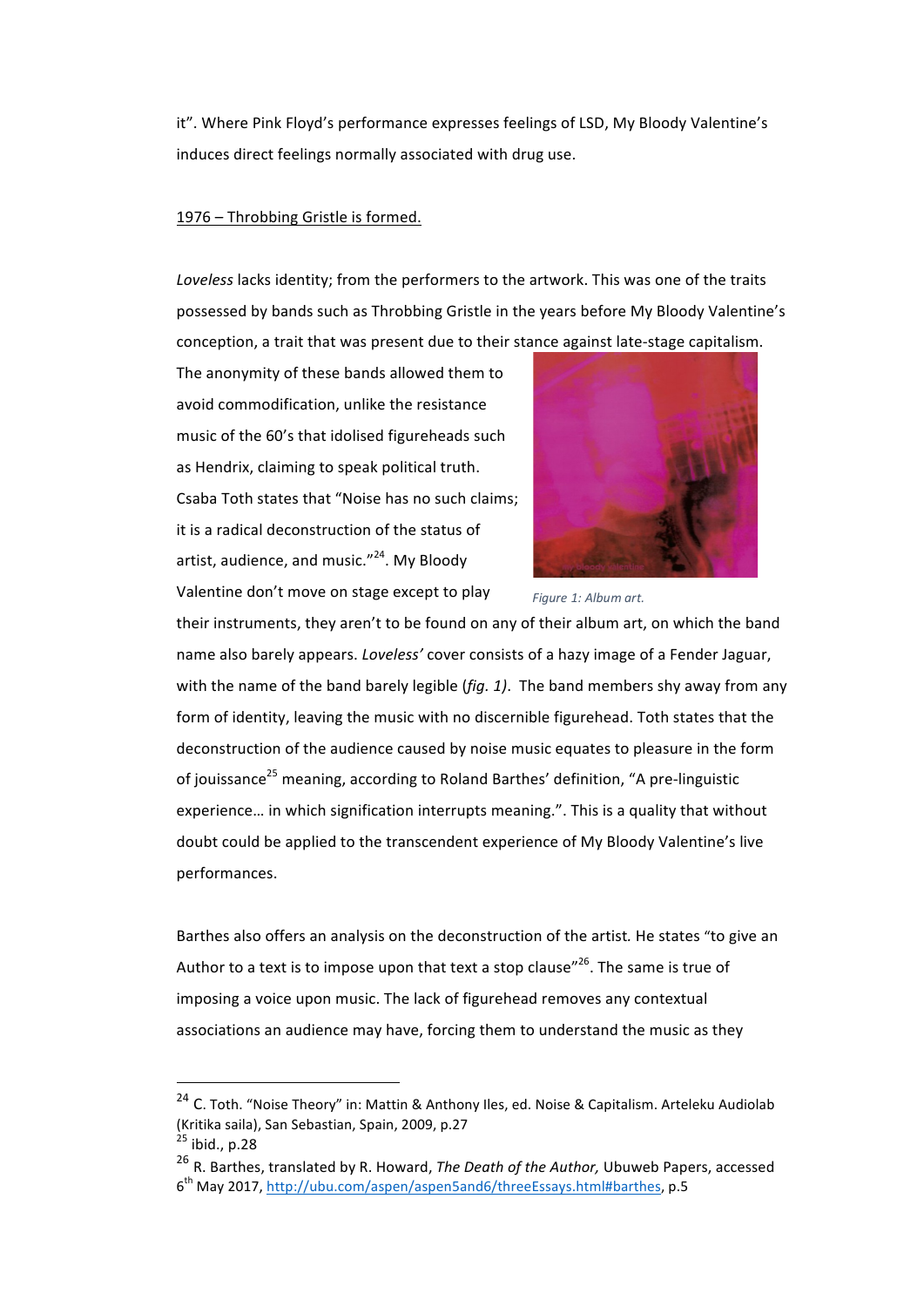perceive it. This affirms Toth's claims of noise's deconstruction of the artist, and of music itself. In classical music there was generally a single composer attributed to each work, in popular music there are various characters who project their histories and personalities onto their music. Noise music has neither of these things and therefore not only re-writes the role of the artist, it re-writes the way in which their music must be heard. My Bloody Valentine take this anonymity, utilised politically by bands previously, and force the audience to pay attention to their art rather than artist. This heightens its emotional impact, proving that "the unity of a text is not in its origin, it is in its destination"27.

To conclude, although the members of My Bloody Valentine may have been unaware of the artists mentioned heretofore, they have been affected by their work nonetheless. This is due to how art permeates society, consistently morphing, being repossessed by different people for different purposes. We see beginnings of noise in Russolo, Cage and Varèse, important developments in Schaeffer's work, and then highly charged politicisation of an idea that has left the avant-garde in Jimi Hendrix. Live performance warps our relationship with it even further, removing the boundary between artist and audience through sheer volume. Noise is a medium which is deeply instilled within many branches of music due to the work of all those mentioned. It is the most universal and affecting of mediums despite its harshness and, when properly harnessed, it has the power to change art, politics, and our own physical state of being.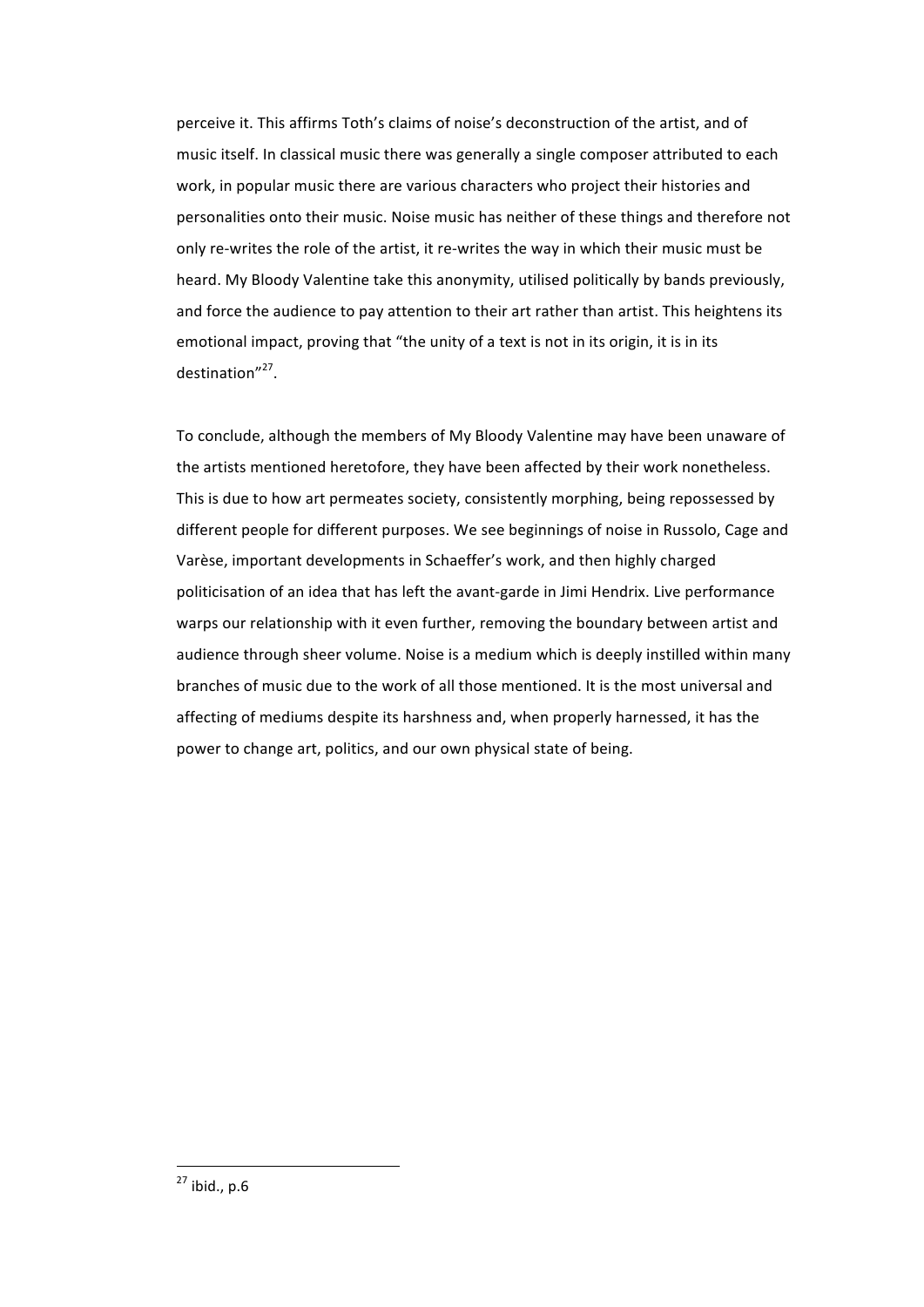# Bibliography

## **Texts**

- McGonical, Mike. Loveless. Bloomsbury Academic, New York and London, 2007
- Varése, Edgar. Perspectives of New Music, Vol. 5, No. 1, The Liberation of Sound. Perspectives of New Music, Autumn - Winter 1966, PP. 11-19
- Cox and Warner, eds. Audio Culture. Readings in Modern Music. Continuum, New York, London, 2004
- Goddard, Halligan, and Spelman, eds. Resonances: Noise and Contemporary Music. Bloomsbury, London, UK, 2013
- Cage, John. Kostelanetz ed. An Anthology. New York, 1968
- Schaeffer, Pierre. In Search of a Concrete Music, translated by Christine North and John Dack, University of California Press, Berkley and Los Angeles California, London England, 2012,
- Hicks, Bob. Potash ed. Jimi Hendrix: A Memorial (Northwest Passage, 29<sup>th</sup>) September 1970), in The Jimi Hendrix Companion: Three Decades of Commentary. Schirmer, New York, 2000
- Toth, Csaba. "Noise Theory" in: Mattin & Anthony Iles, ed. Noise & Capitalism. Arteleku Audiolab (Kritika saila), San Sebastian, Spain, 2009
- Kelley, ed. Sound: Documents of Contemporary Art, Whitechapel Gallery, London, 2011

# Web

- Wikipedia contributors, Loveless (album), Wikipedia, https://en.wikipedia.org/w/index.php?title=Loveless\_(album)&oldid=77973479 6
- User ChromeMagnum. Pink Floyd BBC1 1967 Astronimy Domine Unedited. youtube, 2008, https://www.youtube.com/watch?v=uTfDUyUkVYE
- Barthes, Roland. Translated by R. Howard, The Death of the Author. Ubuweb Papers. http://ubu.com/aspen/aspen5and6/threeEssays.html#barthes

## Image